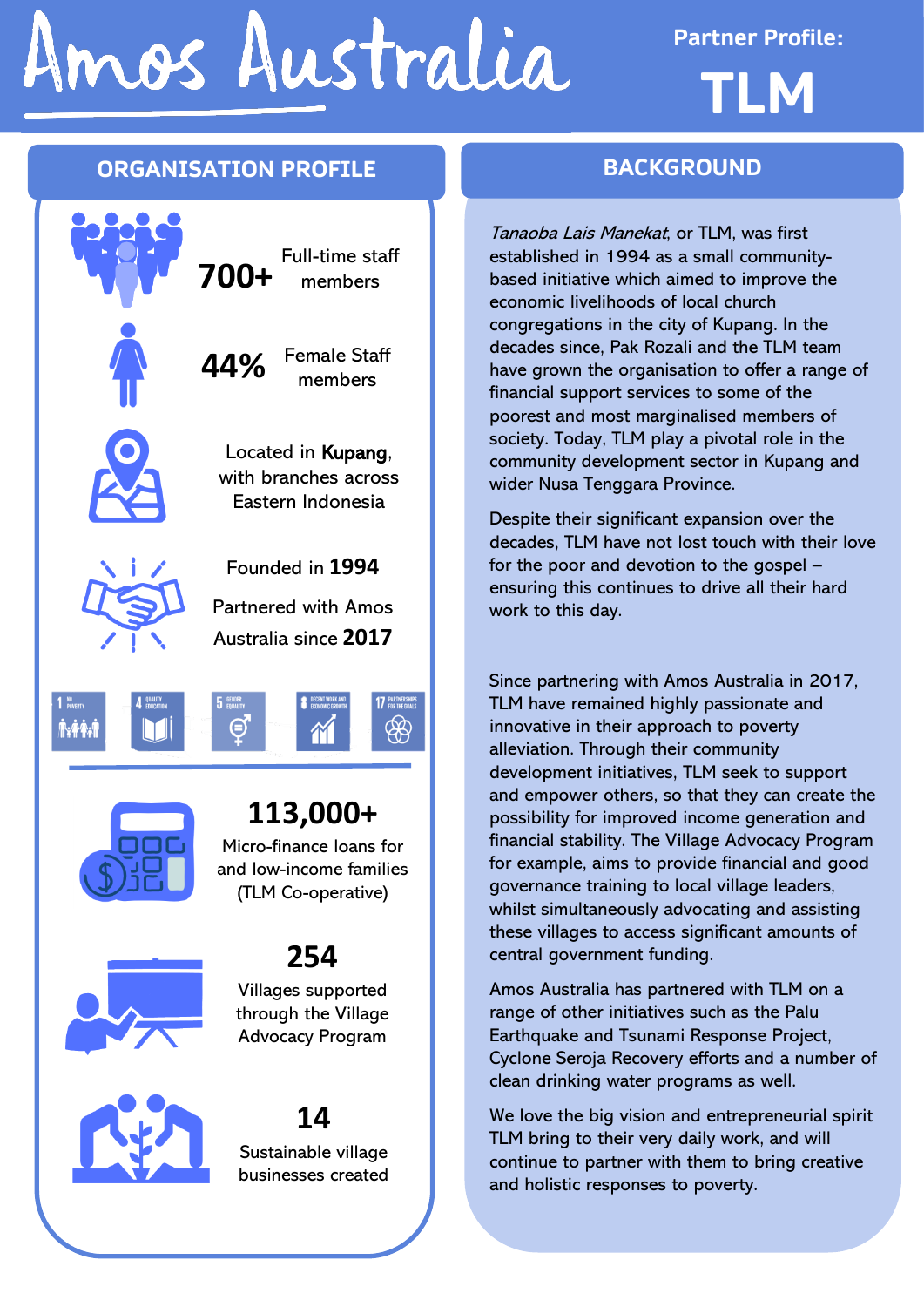#### **ABOUT TLM**

TLM was founded in 1994 as a means to improve the economic livelihoods of the local churches in Kupang, West Timor by providing small loans and financial skills training to congregation members. Since then, TLM has expanded to encompass a number of different micro-financing and banking institutions, all of which work to assist the local community in accessing affordable financial services.

Just 2 years after inception, TLM opened an independent consumer cooperative to provide further financial support to the local community. Over the course of the next 10 years, TLM had seen significant success, establishing a for-profit rural bank, and expanding their micro-finance program nationally. Today, TLM has more than 40 micro-finance branches across 3 Indonesian Provinces.

A large share of the profits from these various financial bodies is re-invested into the community through a range of community development initiatives. Here, Amos Australia works with TLM to provide a wide range of development projects, including clean water projects, village advocacy and financial skills sharing, agricultural programs, and community training.

#### **VILLAGE ADVOCACY PROGRAM**

`

As one of TLM's core initiatives, the Village Advocacy Program is a multifaceted project which seeks to equip village leaders with vital skills to deliver good governance and sustainable community development at the local level.

Since 2017 Amos Australia has supported TLM in the delivery of a range of training sessions and workshops to leaders from 254 villages across the Nusa Tenggara Timor Province. These workshops aim to assist local villages in accessing various grants and funding opportunities available from the Indonesian Government, including \$100,000 AUD allocated to every village in the country through the National Village Fund (Dana Desa). TLM helps leaders navigate this complex process, and advocates on behalf of the villages to ensure even the smallest communities are able to access their allocated funding.

Simultaneously, village leaders participate in a number of capacity building training sessions, teaching vital skills on topics such as budgeting, communication, good governance, strategic planning, business development, sustainability, and financial management.

Finally, TLM guides village leaders on the effective management of this village funding and ensures that a proportion of the allocated funds are invested into a community owned, income-generating project such as community gardens or cooperative stores. The profits from these projects are then reinvested into the community, ensuring that the initial funding provides ongoing local development.

 $\leq$  I've known TLM for over 18 years, and have always deeply admired their integrity and heart for the poor. Pak Rozali'<sup>s</sup> entrepreneurial zeal and Zesley's steady leadership, entwined with a love for others, has formed TLM'<sup>s</sup> culture of a hardworking, loving and trusted partner.

Daniel Bosveld – Chair of the Amos Australia Board



**Image 1: TLM's Village Advocacy Program.**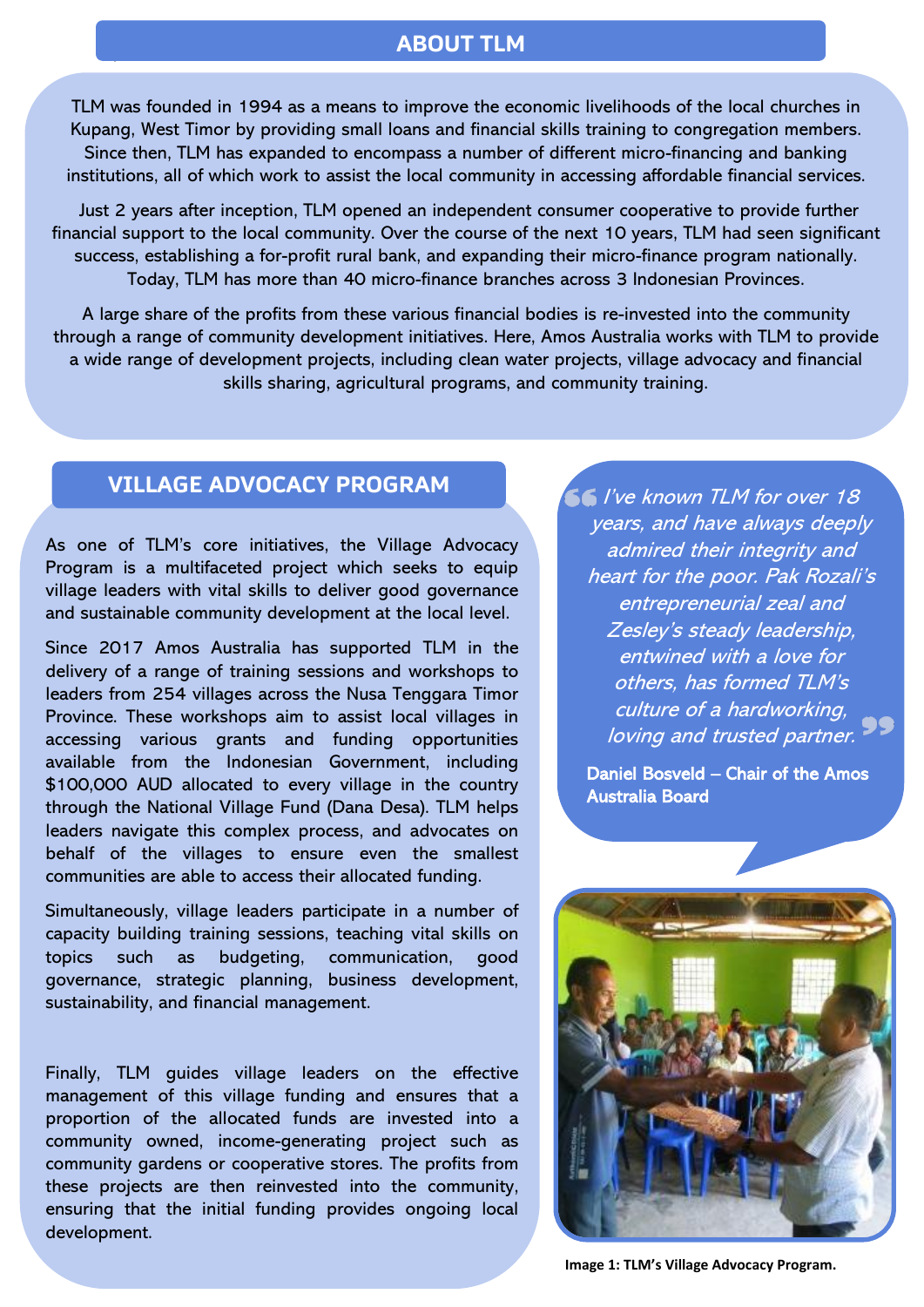#### **PALU**  ` **EARTHQUAKE AND TSUNAMI SUPPORT PROJECT**

In the wake of the devastating earthquake and tsunami that struck Palu in 2018, a concentrated effort of international support quickly descended upon the small city. Eight months on however, Amos Australia and TLM staff visited Palu and found that while the immediate relief efforts greatly helped following the disaster, there remained a significant need for long term support, particularly those vulnerable communities on the margins of the city.

Together, TLM and Amos Australia helped coordinate a preliminary survey of local community needs and in late 2019, initiated a support project for some of the most vulnerable members of the community who were largely missed in the initial international response. The Palu Project provides financial training and business management workshops to small business owners and farmers displaced by the disaster, many of whom had lost their homes, land, and businesses. TLM also provides these participants with small micro-financed loans, to enable them to rebuild sufficient capital and access vital farming equipment.



**Image 2: A Palu farmer, now participant in the Palu Project.**



**Image 3: A celebration for the opening of a school water pump**



**Image 4: TLM's Pak Oskar and Phil in Waimarang.**

#### **WATER ENGINEERS**

As TLM began its community development program along-side of the micro-finance program, it quickly became clear that accessing water for drinking and agriculture was a significant issue for many rural communities. While Amos Australia provided some external engineering consultation on early projects, TLM soon realised having an inhouse engineer with expertise in designing water systems would improve the overall quality and development of its water projects.

Amos Australia has provided funding for TLM's water engineer for the past three years.

Since joining the TLM team, Pak Oskar has been providing essential advice and expertise as a water engineer right across TLM's many water projects, and has also provided assistance with the design and installation of water projects from number of Amos Australia's other partner organisations.

With an ever-growing workload, Amos Australia has further supported TLM in recruiting a second water engineer, further strengthening the effectiveness and capacity of TLM's water programs.